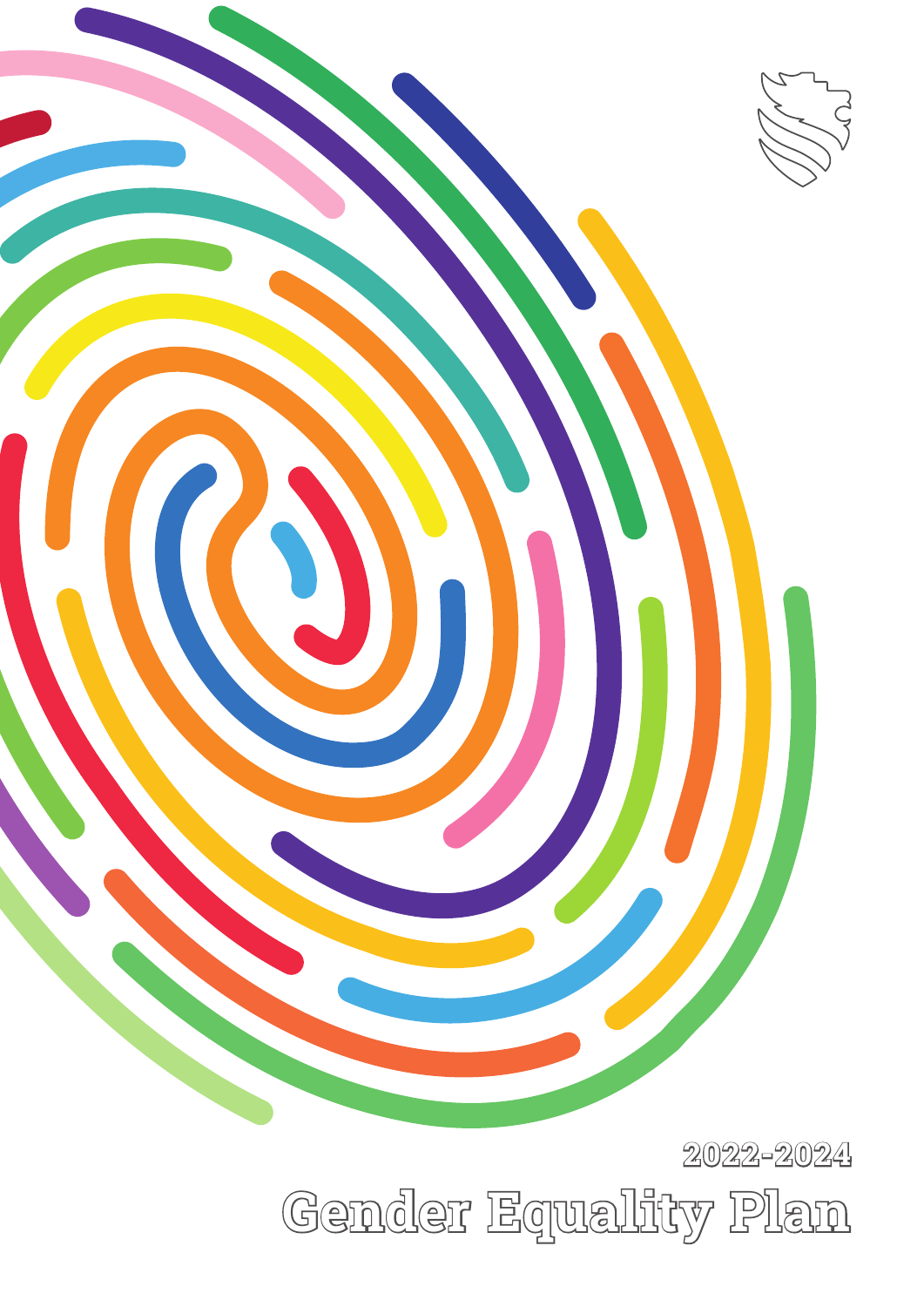



# Gender Equality Plan

At the Wiener Neustadt University of Applied Sciences, we live and support equal opportunities, diversity and inclusion, and the compatibility of work and family life. As an employer, education partner, and in our HEI missions of research, teaching and engagement, we contribute to implementing the UN Sustainable Development Goals.

Dri Nobel

**Armin Mahr** CEO - Chief Executive Officer FHWN

**Peter Erlacher** COO- Chief Operating Officer FHWN

**Helmut Pfeffer** CFO - Chief Financial Officer FHWN

**Christian Dusek** Head of Academic Board FHWN

Alelind Lill

**Helmut Loibl** CEO - Chief Executive Officer FOTEC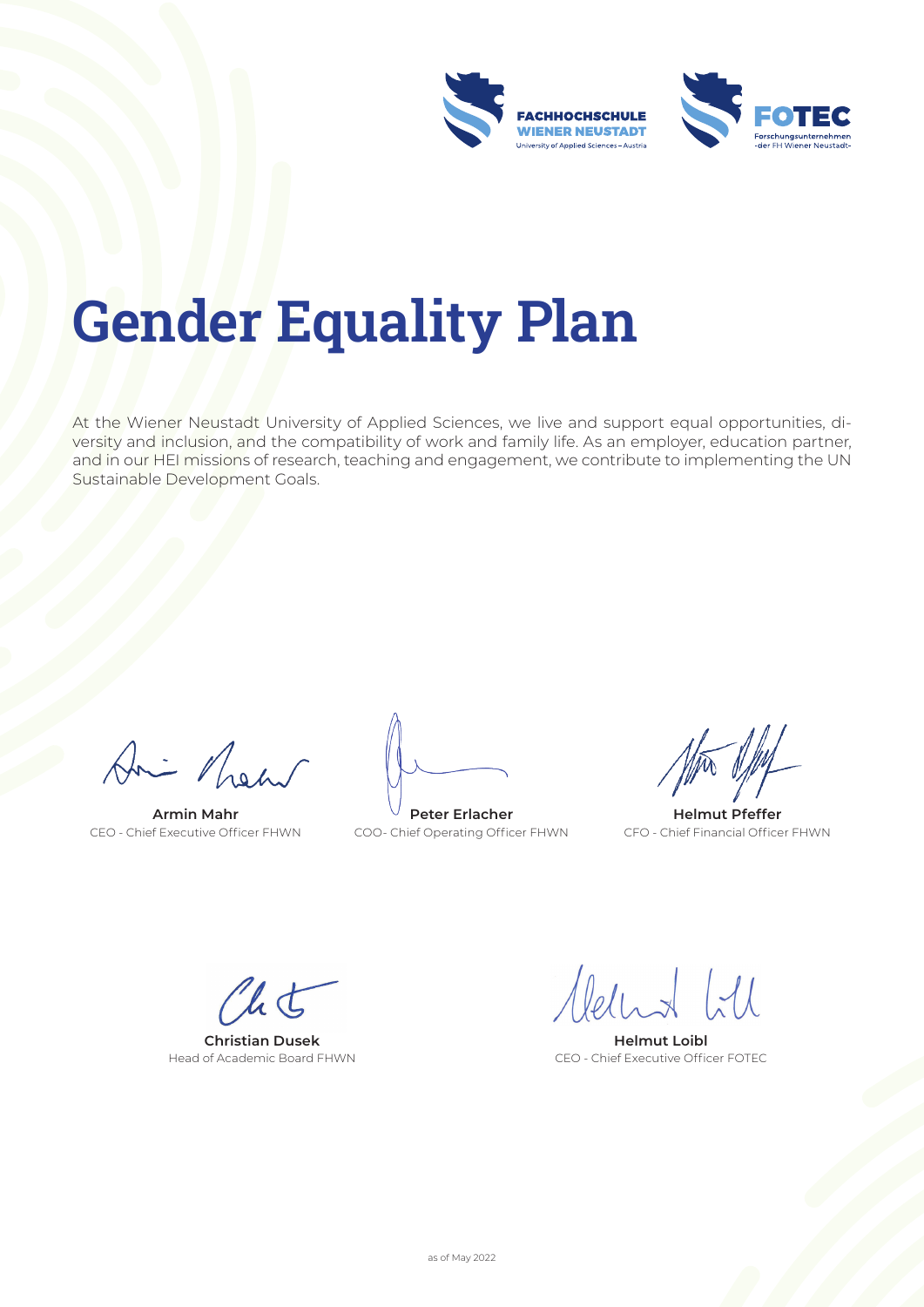

# Table of Contents

| ٦              | <b>Introduction</b>                                                    | 3  |
|----------------|------------------------------------------------------------------------|----|
| $\overline{2}$ | <b>Context analysis</b>                                                | 5  |
|                | Description of external framework                                      | 5  |
|                | Description of external framework                                      | 6  |
| 3              | Data analysis                                                          | 9  |
|                | Organisational culture and work-life balance                           | 11 |
|                | Gender representation in leadership and decision-making                | 12 |
|                | Gender equality in recruitment and career progression                  | 13 |
|                | Integrating the gender dimension into<br>research and teaching content | 15 |
|                | Measures against gender-based violence,<br>including sexual harassment | 16 |
| 4              | <b>Monitoring processes and procedures</b>                             | 17 |
| 5              | <b>Dedicated resources</b>                                             | 17 |
| 6              | Aims for the next two years                                            | 18 |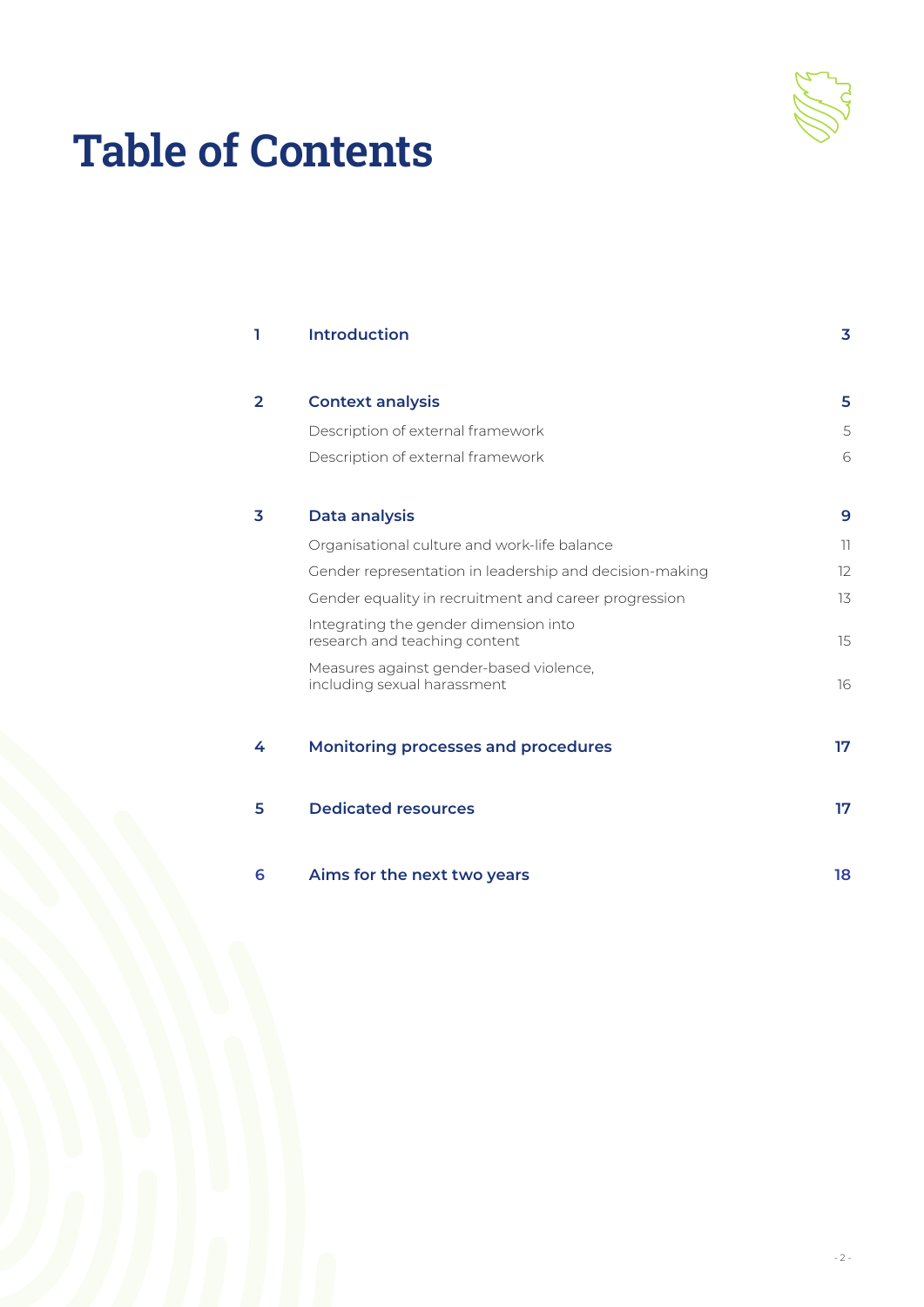

# **Introduction**

FH Wiener Neustadt, founded in 1994, was the first University of Applied Sciences in Austria and is currently the largest of its kind in Lower Austria, offering more than 40 bachelor and master studies at five faculties (Business, Engineering, Health, Sport and Security) in four different locations (Wiener Neustadt, Wieselburg, Tulln and Vienna).

In 1998 the research subsidiary FOTEC Forschungs- und Technologietransfer GmbH was founded. The mission of FOTEC is to support the technical-oriented FH Wiener Neustadt study programmes in initiating and implementing research and development projects.



<sup>/</sup> Figure 1: Network of FH Wiener Neustadt

The whole network of FH Wiener Neustadt (see figure 1) is committed to gender equality, equal treatment and diversity and has implemented their promotion in its culture, processes and structures.

The Gender Equality Plan (GEP) at hand for the whole network of FH Wiener Neustadt aims at

- conducting impact assessment of procedures and practices to identify gender biases; a)
- b) identifying and implementing innovative strategies to correct any biases;
- setting targets and monitoring progress via indicators<sup>1</sup>. . c)

After an initial context analysis describing the external and internal framework, existing data will be analysed according to the topic areas:

- work-life balance and organisational culture;
- gender representation in leadership and decision-making;
- gender equality in recruitment and career progression;
- integration of gender dimensions into research and teaching content;
- measures against gender-based violence including sexual harassment.

 $^{\rm 1}$ https://eige.europa.eu/gender-mainstreaming/toolkits/gear/what-gender-equality-plan-gep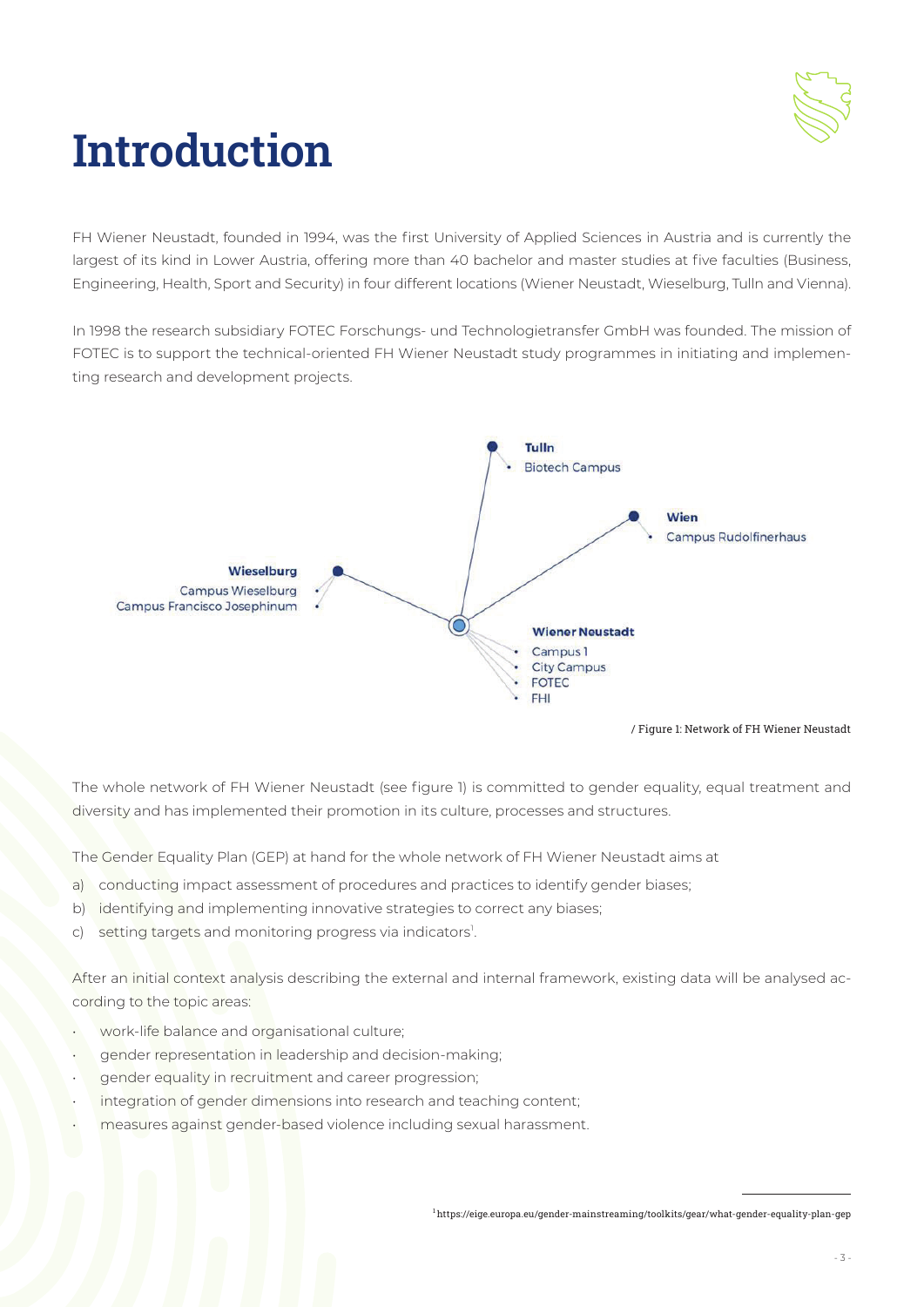

Finally, measures to achieve the aims identified as well as the monitoring process will be described.

Inspiration and guidance for the development of this GEP has been taken from the European Commission Communication on "A Reinforced European Research Area Partnership for Excellence and Growth" (COM(2012) 392 final), publications of EIGE, rules and regulations for participation in Horizon Europe as well as the work of the FH Wiener Neustadt's working group and the representative on gender & diversity.

The following stakeholders have been engaged in the development of the document at hand:

- the gender and diversity representative (overall coordination, provision of data on students, information and input regarding measures planned)
- the "Arbeitsausschuss für Gleichstellung und Diversität" (Goals and measures)
- student representation (with input from the FH department for the ÖH, the Austrian students' Union)
- the Board Committee on didactics and international issues
- the FHWN Human Resource Department (provision of general data, information on the audit "university and family" as well as on recruitment procedures)
- FOTEC (providing data related to their organisation, input).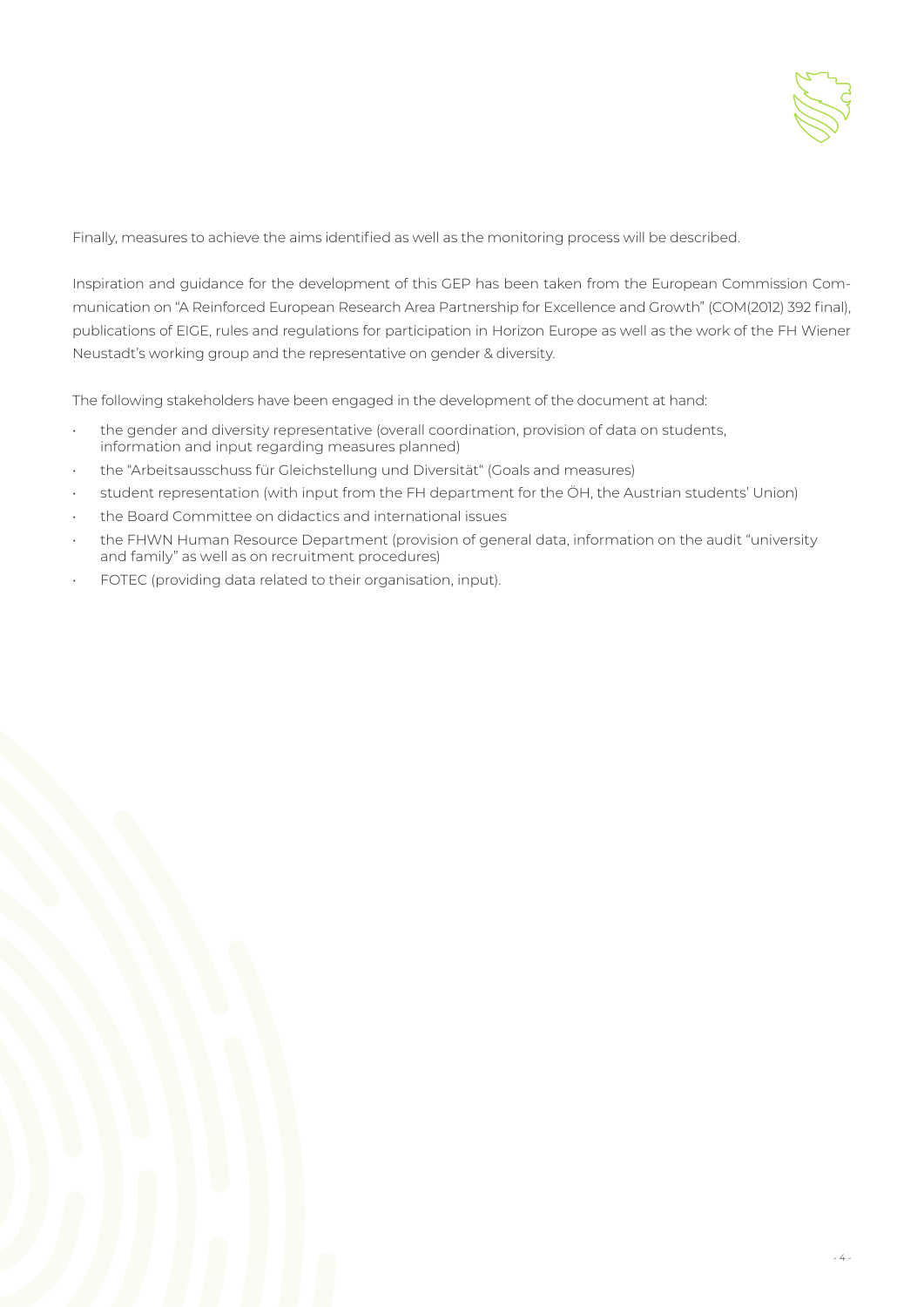

# Context analysis

## Description of external framework

Within Europe, **Austria ranks 13th** out of 28 countries with 66.5 out of 100 points, which is 1.4 points lower than the EU's average score in the 2020 edition of the **Gender Equality Index**<sup>2</sup>. This clearly indicates that much more can and should be done to approach gender equality in Austria.

One of the first milestones in Austria was "**The Equal Treatment Act of Women and Men with regard to Remuneration Act**", which was adopted in **1979**. In 1993, the Federal Equal Treatment Act came into force.

When the Universities Act came into force in 2002 (UG 2002 $^3$ ), responsibility for the development of gender equality policy (and explicitly "the advancement of women") in higher education in Austria shifted to the universities. It aimed at three different goals: the integration of women in all areas and at all hierarchy levels, the removal of structural barriers for women and the integration of the gender issue into research programmes and teaching. Universities of Applied Sciences are, however, governed by the **University of Applied Sciences Studies Act** (FHG)<sup>4</sup>.§2 of the Act stipulates that the operator shall "give regard to gender equality". It also stipulates that they "shall strive for a balanced representation of women and men on their bodies and committees" and shall specifically address these aspects in their respective development plans (§ 8 (2) 1, FHG). Unlike universities, the tasks and functions of bodies responsible for gender equality at universities of applied sciences are not stipulated by law.

As of July 1, **2004**, the new **Equal Treatment Act** (GIBG 2004<sup>5</sup>), integrating the Directive 2000/43/EC (Anti-Racism Directive) and Directive 2000/78/EC (Equal Treatment Framework Directive) into the already ratified equal treatment laws, replaced these acts. The core of the law, applicable for the private sector and other areas, is the principle of equal treatment, which **obliges employers and employees to ensure equal treatment in their sphere of activity**. It also clarifies terms such as sexual harassment, general harassment in the workplace and discrimination, as well as accompanying measures, and lists important or typical case constellations as special facts, including among others, the application and establishment of an employment relationship, access to professional training and further education, professional advancement, and termination of the employment relationship.

Although improvements to reduce the gender wage gap have been implemented in recent years, Austria still has the third largest wage gap between women and men of 30 countries assessed. According to Eurostat, the **gender pay gap** in Austria was **19.9 percent in 2019**<sup>6</sup> , well above the EU average (EU-27) of 14.1 percent.7

In a 2018 study commissioned by the Austrian Federal Ministry of Education, Science and Research (BMBWF) on "Gender Equality in Science and Research in Austria", the authors state for example that "the gender pay gap in Aus-

 $^2$ https://eige.europa.eu/gender-equality-index/2020/country/AT  $\,$ 

<sup>3</sup>https://betriebsrat.tuwien.ac.at/fileadmin/t/br/ap/Rechtliches/universitaetsgesetz2002.pdf

<sup>4</sup>https://www.ris.bka.gv.at/GeltendeFassung.wxe?Abfrage=Bundesnormen&Gesetzesnummer=10009895

 $5$ https://www.ris.bka.gv.at/Dokument.wxe?Abfrage=BgblAuth&Dokumentnummer=BGBLA\_2004\_I\_66

 $^6$ Unadjusted gender pay gap, defined as the difference between average gross hourly earnings of male and female employees (as % of male gross earnings)

<sup>7</sup>https://ec.europa.eu/eurostat/statistics-explained/index.php?title=Gender\_pay\_gap\_statistics#Possible\_causes\_of\_the\_unadjusted\_gender\_pay\_gap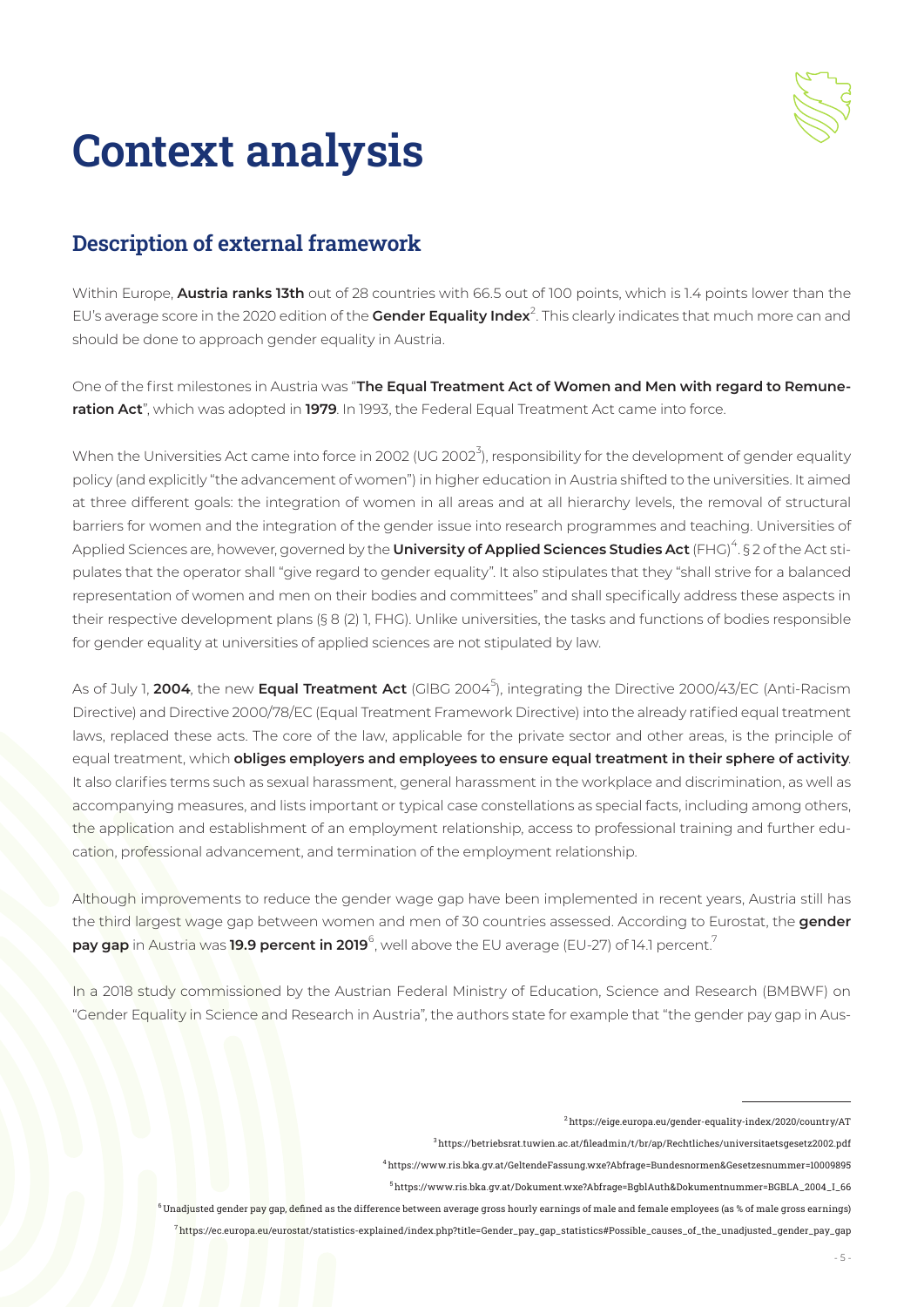

tria is appreciably lower in science and research than it is in the economy as a whole".<sup>8</sup>

Regarding participation in the workforce, the study states that "[i**]n Austria, two thirds of all female scientists and researchers work in the higher education sector**, compared to only 42% of their male counterparts. In contrast, the corporate sector plays a far bigger role for men in this field: slightly more than half of men but only a quarter of women working in science and research are employed in the corporate sector<sup>"9</sup>. .

Looking at all **universities of applied sciences in Austria**10, the ratio of women and men among all employees (research personnel and other) is still not equal. 58% of all employees are men and 42% women. Their share drops even further when examining the full-time equivalents: Only 37% of full-time staff are women, slightly more than a third of the workforce. These numbers exemplify that working part-time is still predominately a female circumstance in Austria. Despite the fact that "women have formed the majority among students in Austria since the end of the 1990s"<sup>11</sup>, this is unfortunately also true (even slightly more so) for the research personnel at such institutions: 60% of staff are male, but 64% of full-time equivalents belong to that gender. In contrast, 40% of research personnel are women, but only 36% of full-time equivalents.

## Description of internal framework

With regard to the common definition of gender equality as ensuring the same rights, resources, opportunities and protections for men and women, the University of Applied Science Wiener Neustadt enjoys a rather advanced status quo. Gender is only one of several diversity dimensions, and thus the title "gender & diversity" is used by the relevant departments at the FH Wiener Neustadt to demonstrate the aspiration to cover equality in its broadest form. The organisation strives to embrace such a wide definition of equality, and mentions gender and diversity explicitly in its mission statement<sup>12</sup> and in article 1 of its statues as of October 12, 2017: "The University of Applied Sciences Wiener Neustadt actively promotes equal opportunities for all (potential) students and all (potential) employees irrespective of age, disabilities, origin, gender, religion, sexual orientation or belief."

There are specific measures to support these statements<sup>13</sup>.

By signing the **Diversity Charter**<sup>14</sup> in February 2017, the university has committed itself to actively promote the recognition, appreciation and integration of diversity within and outside of its sphere of activity, respecting all mem-

 $9$  Ibd. p14

12 https://www.fhwn.ac.at/en/about-us/mission-statement

<sup>14</sup> https://www.charta-der-vielfalt.de/en/

<sup>&</sup>lt;sup>8</sup> "Gender Equality in Science and Research in Austria", Wroblewski, A., Striedinger, A. u.a.; Institute for Advanced Studies HIS; Study commissioned by the Austrian Federal Ministry of Education, Science and Research, 2018, p102

 $^{10}\rm{http://www.statistik.at/web_en/statistics/EnergyEnvironmentInnovationMobility/}$ research\_and\_development\_r\_d\_innovation/r\_d\_in\_all\_economic\_sectors/057580.html

<sup>&</sup>lt;sup>11</sup> "Gender Equality in Science and Research in Austria", Wroblewski, A., Striedinger, A. u.a.; Institute for Advanced Studies HIS; Study commissioned by the Austrian Federal Ministry of Education, Science and Research, 2018, p11

<sup>13</sup>https://www.fhwn.ac.at/en/about-us/gender-diversity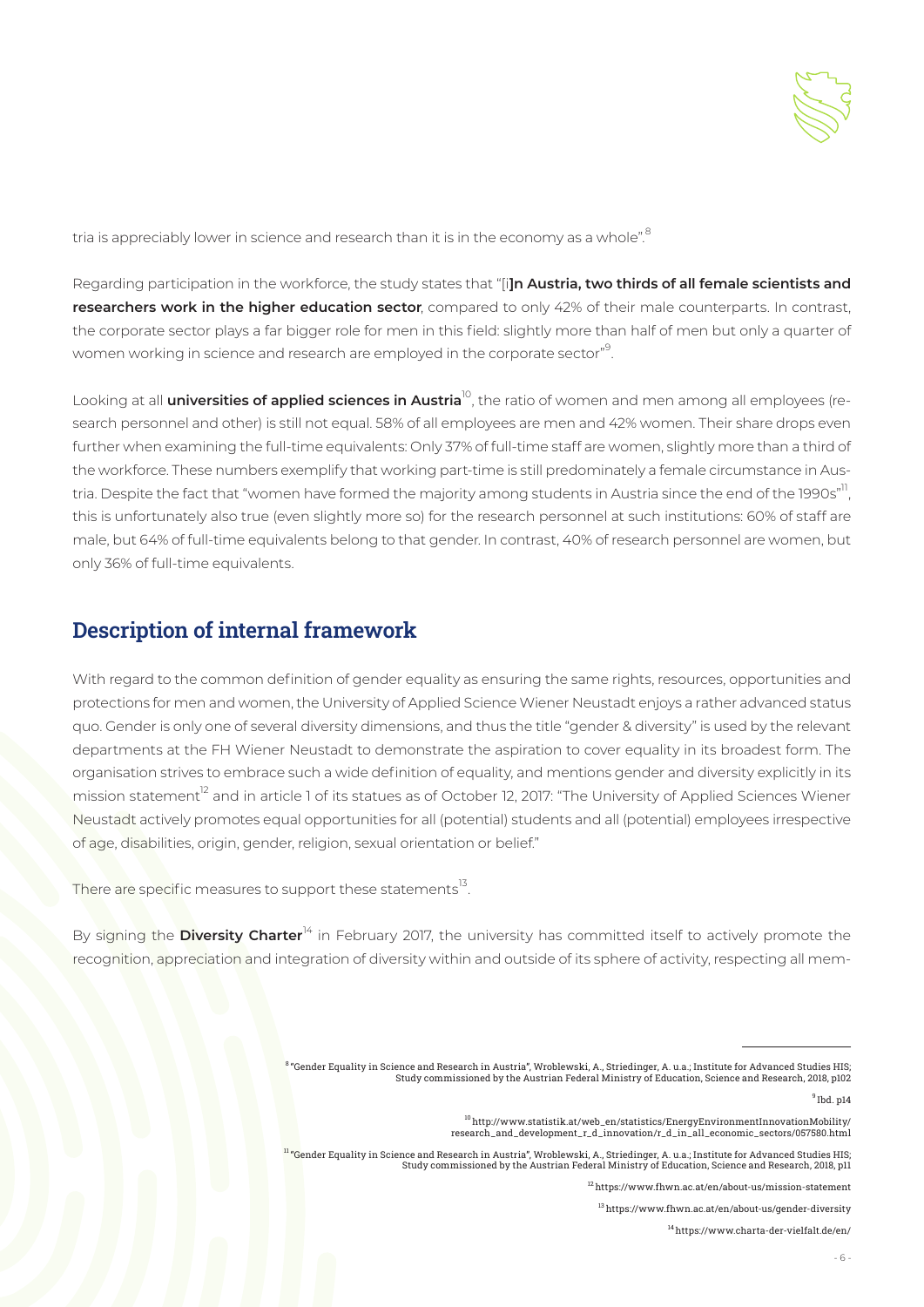

bers of society, regardless of their gender, age, origin and skin colour, sexual orientation, religion or belief, or any physical or mental disability. The Diversity Charta

- increases awareness of the broad benefits of diversity in business and society,
- promotes discourse between interest groups,
- fosters learning based on best practice examples,
- sets quality standards in diversity management,
- removes taboos with regard to people and groups who are still economically and socially disadvantaged,
- increases mutual respect, tolerance and appreciation in companies and organisations,
- stimulates the formation of new networks and collaborations, and
- allows for benchmarking.

In 2011, the Academic Board of the university established **a gender and diversity representative** as contact person, who has since 2016 been supported by a **gender and diversity working group** composed of at least five individuals (one representative of each the faculties of engineering, health and business, plus a representative from the human resource department, as well as a student representative). In recent years, this working group has been enlarged by representatives of both the faculties of sport and security, the head of marketing as well as the contact person for students and applicants with disabilities and mental illnesses. The working group meets at least once per semester.

The tasks of the gender and diversity representative and the supporting working group are:

- the development and implementation of measures related to gender and diversity,
- advising the university management with regard to gender and diversity matters,
- supporting the human resources department with gender and diversity projects,
- networking and cooperation with institutions involved in gender equality and the promotion of women.

The resources for the position of the gender and diversity representative are allocated each year in a performance agreement. For the current study year 2021/22, the representative has 400 working hours at their disposal to fulfil the mandate. In addition, a small financial budget is available.

In November 2017, the FH Wiener Neustadt was awarded the basic certificate for having passed the **"university and**  family" audit. Three years later, in November 2020, the continued efforts of the University of Applied Sciences have been rewarded with the full audit certificate. For more details please refer to the subchapter *work-life balance and organisational culture* below.

Since the summer semester 2017, a dedicated section of the Intranet informs employees from A - Z about familyfriendly measures, offers and services available. These measures are open to all genders. Information for students is accessible on the homepage.

In October 2021, an addition to the existing company agreement was signed by the Chief Operating Officer and the representative of the work council, covering the **provisions for home office** even after the COVID-19 pandemic, allowing all employees regardless of the extend of their weekly working time to perform up to 50% of their working hours in a location other than on the FH Wiener Neustadt's premises. Similar provisions for home office have been granted at FOTEC.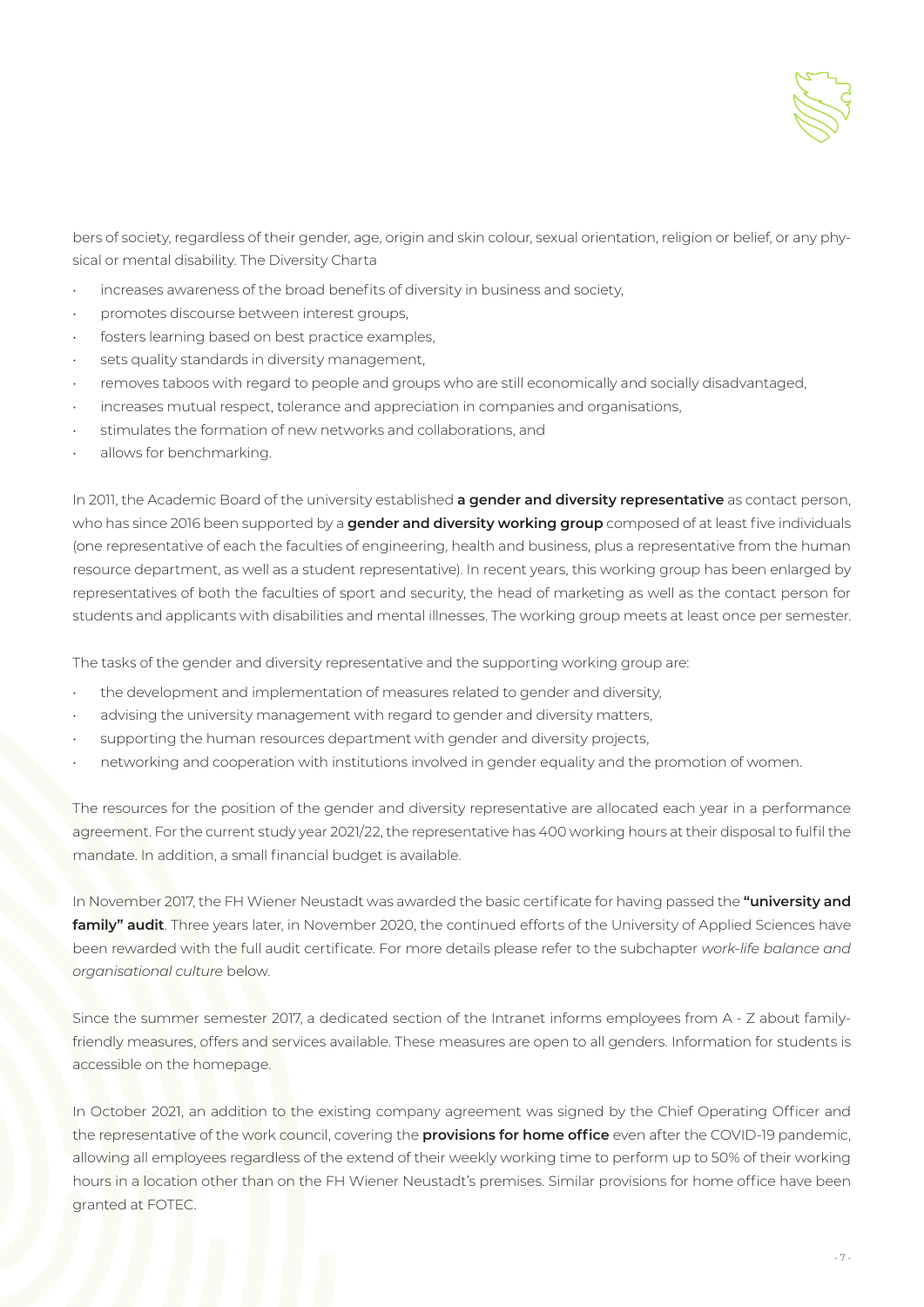

By end of 2021, a **"Arbeitsausschuss für Gleichstellung und Diversität"** was established, providing strategic advice to the academic board and the owner of the University of Applied Sciences in all matters relating to gender equality, in particular with regard to the maintenance and update of the gender equality plan at hand. The members of this working committee have been selected from the five faculties and various departments within FH Wiener Neustadt.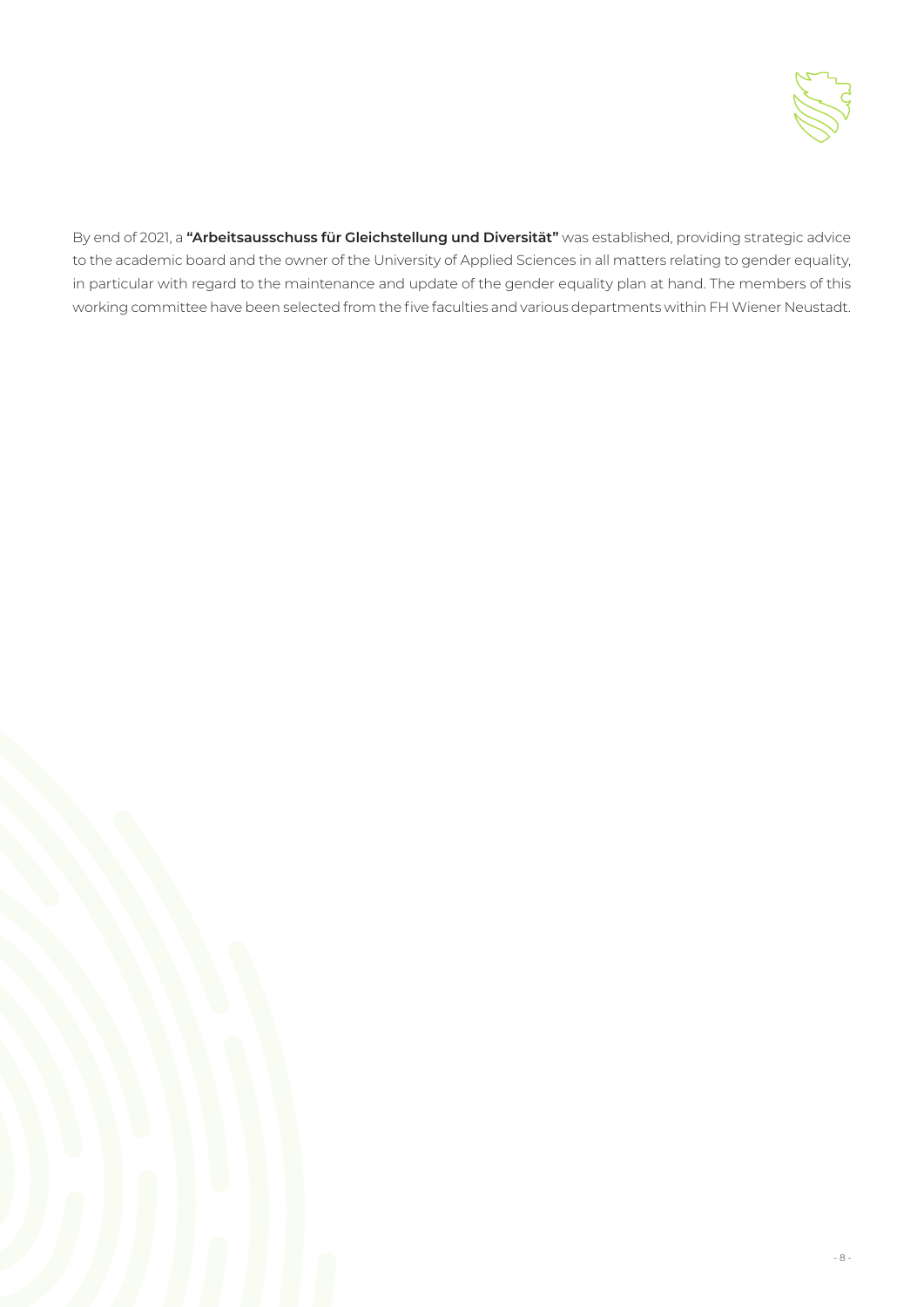

## Data analysis

Human resource management at FH Wiener Neustadt collects gender-specific data on staff members with regard to their -

- age
- nationality
- affiliation within the FH (general organisation, faculty, study programme etc.)
- career level
- extend of working hours related to the full-time equivalent; distribution of working hours between teaching and research (where applicable).

Gender is recorded in the database in a purely binary manner (this will be changed with the new database solution), based on an official residence registration form or identity card.

In the following, some basic information about FH Wiener Neustadt is presented, with additional details to be found in successive subchapters. Unless otherwise stated, data has been collected from November 15, 2020 onwards, and covers employees, students and external lecturers at the University of Applied Sciences.

As of November 15, 2020, there were 553 people directly employed at FH Wiener Neustadt, 41% of which are men and 59% women.

Concerning the FH's **research personnel**, it can be said that gender equality has been accomplished. 51% of the 232 research staff employed are female (119 individuals) while 49% (113 individuals) are male. This is particular noteworthy, and can be compared with the above- mentioned 2019 statistics for research personnel at all Austrian universities of applied sciences (i.e. 60% male, 40% female). However, 53% of full-time equivalents are male, while only 47% are female.

Among the **administrative personnel**, two thirds are women (150 out of 229), while one third (79) are men. Similar to the research personnel, when looking at full-time equivalents, these numbers change in favour to men: 37% of full-time equivalents are male and 63% are female, the change in percentage being exactly the same as for research personnel (+/-4%). The family- friendly work-environment at FH Wiener Neustadt presumably fosters this rather low difference between the genders, compared to the overall Austrian workforce.

A total of 2005 **external lecturers** supported teaching at the university of applied sciences in the study year 2020/21. Of these, 690 were female (34%) and 1315 male (66%). Table 1 below shows the division by gender for each of the five faculties, displaying major differences between the faculties.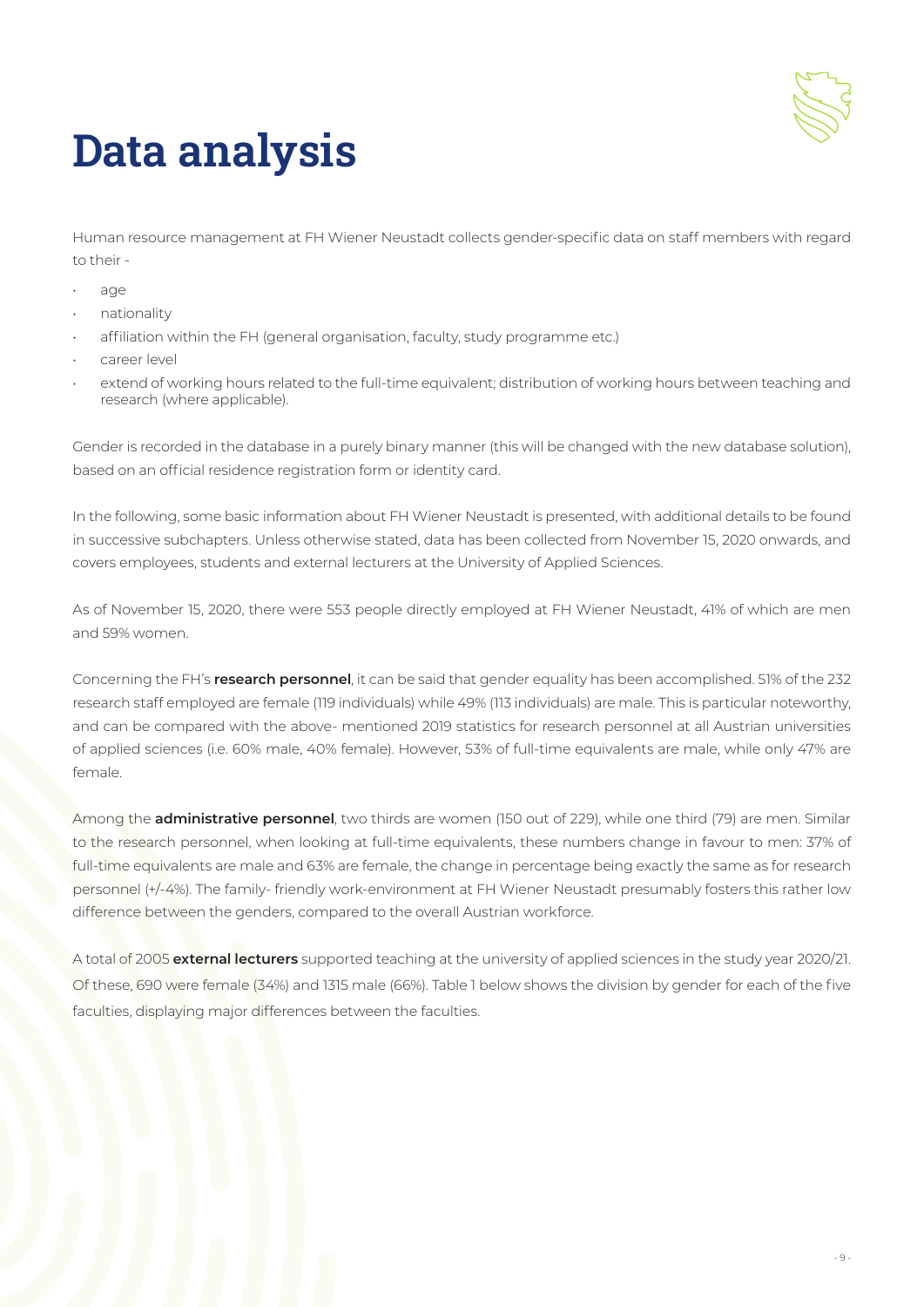| Faculty         | No of women | % women | No of men | $%$ men | Total |
|-----------------|-------------|---------|-----------|---------|-------|
| Health          | 308         | 57%     | 237       | 43%     | 545   |
| Security        | 11          | 11%     | 89        | 89%     | 100   |
| Sports          | 8           | 21%     | 30        | 79%     | 38    |
| Engineering     | 99          | 18%     | 441       | 82%     | 540   |
| <b>Business</b> | 255         | 33%     | 515       | 67%     | 770   |
| Other           | 9           | 75%     | 3         | 25%     | 12    |
| <b>Total</b>    | 690         | 34%     | 1315      | 66%     | 2005  |

/Table 1: External lecturers by faculty and gender, as of November 2020

In the same teaching year, there were 4371 active **students** enrolled at the university, 55% of them female and 45% male. Table 2 below shows the division by gender for each of the five faculties.

| Faculty         | No of women | % women | No of men | $%$ men | <b>Total</b> |
|-----------------|-------------|---------|-----------|---------|--------------|
| Health          | 551         | 81%     | 133       | 19%     | 684          |
| Security        | 19          | 18%     | 86        | 82%     | 105          |
| Sports          | 45          | 32%     | 96        | 68%     | 141          |
| Engineering     | 312         | 28%     | 804       | 72%     | 1116         |
| <b>Business</b> | 1482        | 64%     | 843       | 36%     | 2325         |
| <b>Total</b>    | 2409        | 55%     | 1962      | 45%     | 4371         |

#### /Table 2: Students by faculty and gender, as of November 2020

Looking at the university of applied sciences as a whole, women are slightly overrepresented among students (55%). In two of the five faculties, however, they constitute a clear majority: 81% in the faculty of health and 64% in the faculty of business. At the same time, they are clearly underrepresented in the teaching body. Taking together the in-house and external lecturers, only 36% of lecturers are female. The faculty of health is the only division where women are overrepresented among teaching staff (58%, both internal and external lecturers).

However, it should be noted that in all faculties, the percentage of female lecturers is lower than the percentage of female students; most significantly so in the two faculties with the highest percentage of female students (health and business). This fact points to the typical "leaky pipeline", as found in the most recent "She figures" publication of November 2021<sup>15</sup>, with the representation of women decreasing with every additional step up the career ladder. The "She Figures" publications, first released in 2003 and updated every three years, present data on gender equality objectives in the field of R&I policy. In the context of the above renewed and strengthened policy commitments, "She Figures" 2021 provides data and analysis for approximately 88 indicators in order to monitor the state of gender equality in R&I across Europe.

<sup>&</sup>lt;sup>15</sup> She figures 2021: Gender in Research and Innovation. Statistics and Indicators; study commissioned by the European Commission Directorate-General for Research and Innovation; November 2021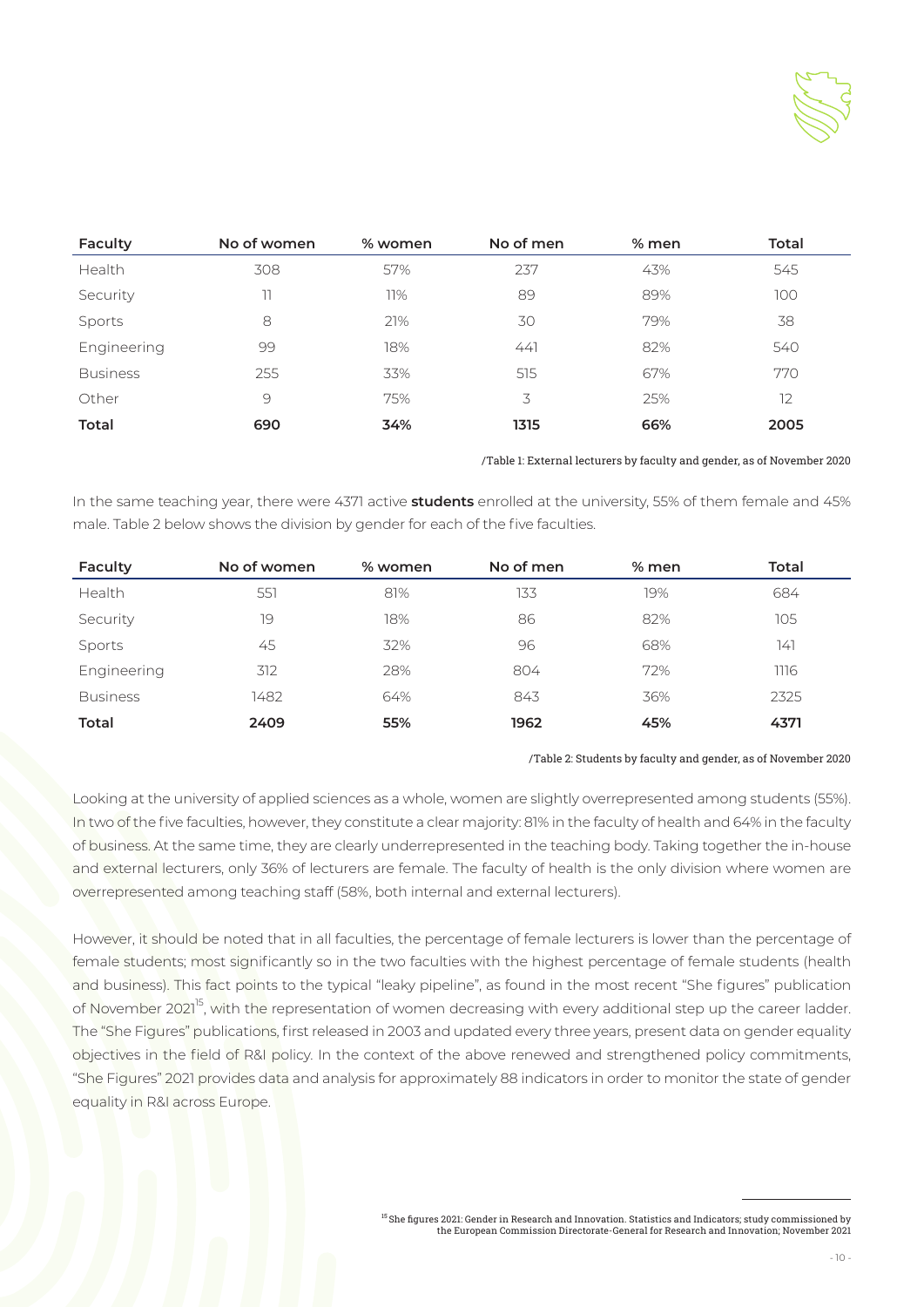

**FOTEC Forschungs- und Technologietransfer GmbH** is the University of Applied Sciences Wiener Neustadt's research subsidiary. FOTEC was founded in 1998 with the task of supporting the technical-oriented study programmes of FH Wiener Neustadt in initiating and implementing research and development projects. The company employs 48 staff members, 10 of which are female (21%) and 38 of which are male (79%). As the rate of part-time staff is high, the 48 employees represent 32,6 full-time equivalents. The rate of full-time vs. part-time working employees is approximately the same for both genders: 30% of female and 36,8% of male employees work full-time at FOTEC, while 70% of female and 63,2% of male employees work part- time.

## Organisational culture and work-life balance

In November 2017, FH Wiener Neustadt was for the first time awarded the **audit certificate "university and family"**, issued by the then Federal Ministry of Family Affairs. The audit process is specifically designed to assist universities in creating afamily-friendly environment for students and staff alike. The certificate acknowledges the measures taken to support the compatibility of career/



study requirements and family commitments. It is an important instrument to regularly assess, evaluate, reconsider and improve existing activities in this regard, advocating the image of a modern family with a strong alignment to different phases in our lives. The criteria catalogue to check measures is very detailed and covers the following areas:

- Study organisation
- Science & Teaching
- **Workplace**
- Working time
- Work organisation
- Qualification & Leadership
- Leave management
- Health & Employability
- **Service for Families**
- Childcare
- Nursing Care
- Financial Engagement
- Information and Communication Policy

When the basic certificate was awarded in 2017, the University of Applied Sciences Wiener Neustadt received great praise for the steps that had already been taken. The measures implemented were quite broad and relevant for all genders – ranging from summer-holiday camps for kids aged 6 to 13 years to information events about nursing care. Since then, additional measures and initiatives have been identified and implemented, such as:

- Definition of contact persons for both students and employees who provide information on services for reconciling work and family life or studying
- **Flexible working hours**
- Flexibilisation of the compulsory attendance for students with care responsibilities
- Expansion of care leave (irrespective of whether the person to be cared for lives in the same household or not)
- Expansion of a family-friendly infrastructure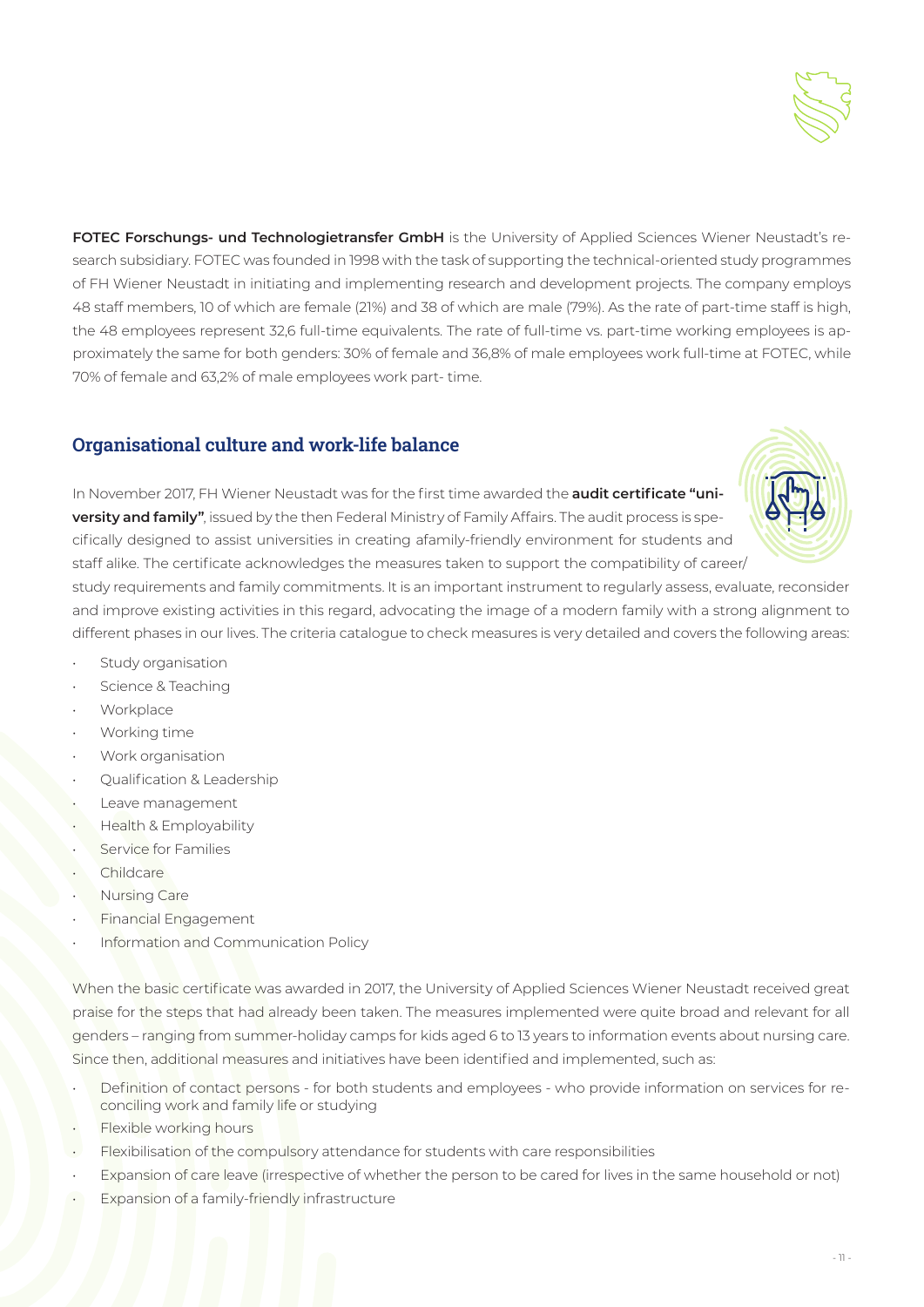

The last measure becomes quickly apparent when observing the infrastructure at Campus 1 and at the City Campus of the FH Wiener Neustadt. For example, changing tables, toy rucksacks and high-chairs in the cafeteria are now part of everyday life at the university for applied sciences.

In March 2020, a **re-audit workshop** was conducted, reviewing the measures implemented in the last three years, developing suggestions for measures for the next three years and prioritising them. A number of qualitative interviews complemented the workshop. Asked how family- friendly participants perceive the university, they expressed high satisfaction with measures for staff and a slightly lower level for students. A target agreement lists eleven measures to be realised before the end of 2022. The focus will be placed on students, the campuses at Tulln and Wieselburg as well as addressing the topic of compatibility as part of the manager training.

The reviewer explicitly highlighted the fact that the university had started from a very good level three years previously, praising not only the great commitment and enthusiasm of the people responsible for the topic at the university as well as the existing sensibility for the topic, but also the detailed, comprehensive and high-quality documents provided.

On its website, the state-owned audit company responsible - **Familie & Beruf Management GmbH** - states that the signalling effect of such a certificate can be measured by, for example, raising the attractiveness as an employer (on average 10% more applications per vacancy), resulting in increased motivation and loyalty of staff members<sup>16</sup>.

Additions, agreed in October 2021, to an existing company agreement covering the **provisions for home office**, independent of the COVID-19 pandemic, further supports the work-life balance. It allows all employees to agree with their superiors to perform up to 50% (in exceptional cases up to 100%) of their contractual weekly working time in locations other than on the employer's premises. This measure helps all genders to improve their work-life balance according to their individual needs.

Personnel without lecturing obligations at the university enjoy flexible working hours (Monday to Friday 6 am - 10 pm, Saturday 7 am – 8pm), with core hours defined according to different working-hour models in their respective company agreements. At FOTEC, working times can generally be chosen by employees at their own discretion between 7 am and 8 pm, provided that customer appointments, meetings etc. are agreed in the team.

## Gender representation in leadership and decision-making



The top management of the FH Wiener Neustadt is occupied exclusively by men.

As of January 2022, the academic board of the FH Wiener Neustadt is composed of 11 (73%) male and 4 (27%) female members.

16 http://www.familieundberuf.at/zertifizierungen/zertifizierung-hochschuleundfamilie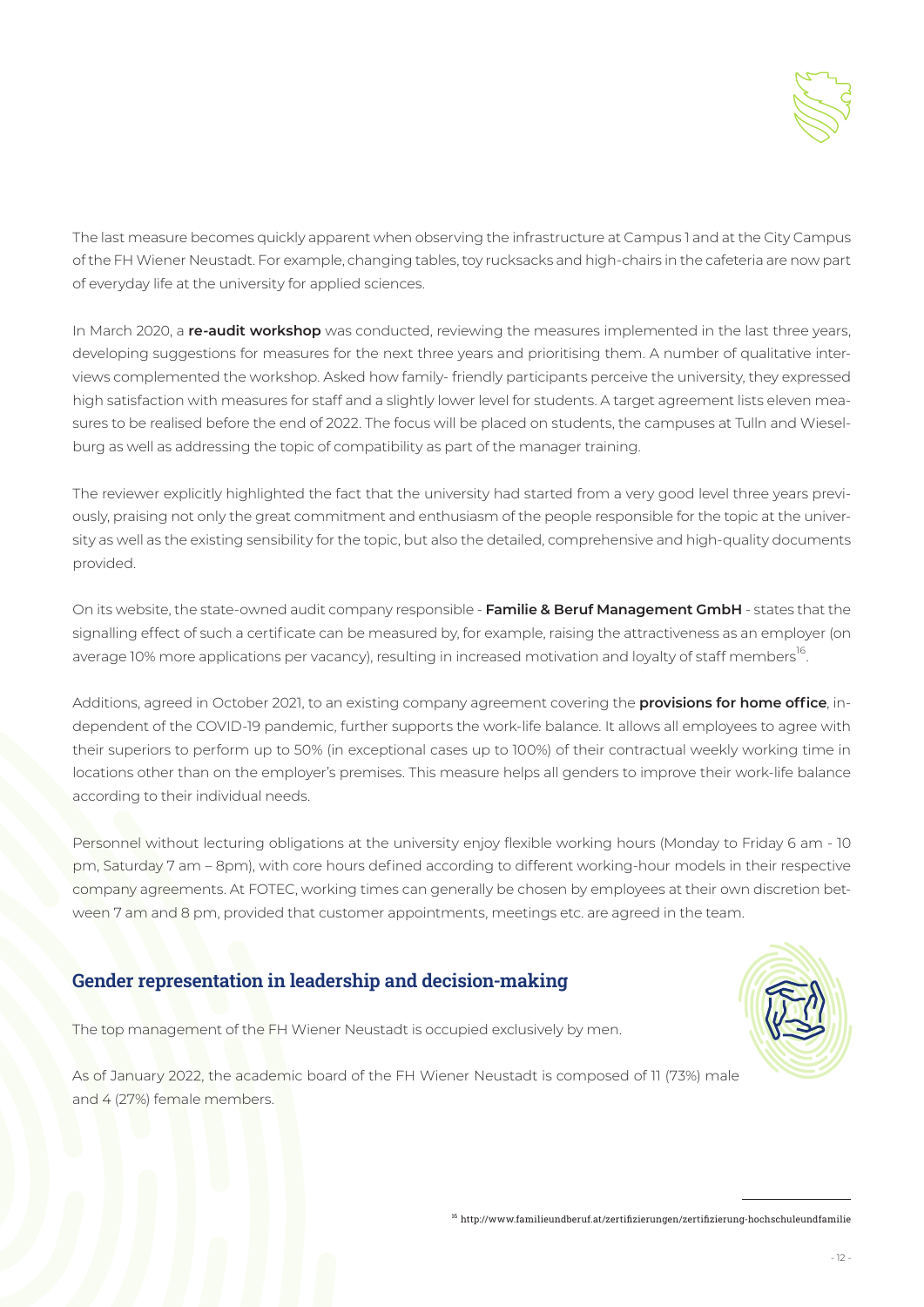

Similarly, as mentioned above, the top hierarchy level (head of faculty) consist of four men (80%) and one woman (20%). That ratio is more balanced at the level of institutes, where six heads (60%) are women and four (40%) are men. Among the other 75 leading positions at the University of Applied Sciences (head of study programme, competence centre, facility management, IT, human resources, corporate communication etc.), 28 (37%) are hold by women and 47 (63%) by men.

With regard to research project management, gender equality is fully implemented at the FH Wiener Neustadt. 51% of the 51 research projects implemented by November 15, 2020 were managed by a female project leader (26 projects) and 49% by a male project leader (25 projects), which relates exactly to the share of the overall research staff (119 females, 51% vs. 113 males, 49%).

Of the overall research staff, 9% of women (11 individuals) and 12% of men (13 individuals) lead research projects. This is because among the women, one is responsible for a total of eleven projects, while for the men, the maximum is responsibility for four research projects. The average age of project leaders is also lower for women: 37 years vs. 42 years for their male counterparts.

These findings correlate with the fact that in Austrian universities women are still mainly represented at the mid-academic level, while men continue to dominate the higher hierarchical levels. At the same time, numbers indicate that a transformation process is already underway. While gender equality is more easily realised among younger people without care obligations (early career stages), it needs a family-supportive overall culture as described in the chapter work- life balance and organisational culture above to foster its implementation in later career stages.

## Gender equality in recruitment and career progression



The official "Horizon Europe Guidance on Gender Equality Plans"17 states that "Recruitment, selection and career progression measures aim to ensure that women and men get equal chances to develop and advance their careers. Critically reviewing existing selection processes and procedures at all stages and remedying any biases are important steps for ensuring gender equality in academic and research careers in higher education organisations and other RPOs."

Following the same rational, the management and the head of the Academic Board modified the statutes in 2017: "The University of Applied Sciences strives to achieve and maintain a balanced ratio of women and men at all levels, in all functions and in all committees, as well as among students in all courses. In all application and staffing procedures, but also in the selection of part- time lecturers, attention is to be paid to diversity (primarily gender and migration background), both in the approach and in the implementation of the procedure."18 The main aims are to raise the level of the underrepresented gender in each case by actively preferring it in case of equal qualification and to implement targeted advancement of women in technical courses. In the same year, a process description for the selection of personnel was issued.

 $^{17}$ https://op.europa.eu/en/publication-detail/-/publication/ffcb06c3-200a-11ec-bd8e-01aa75ed71a1/language-en/format-PDF/source-232129669, 2021, p38 18 Kundmachung GZ2-63-4\_GP2-8, 2017, p3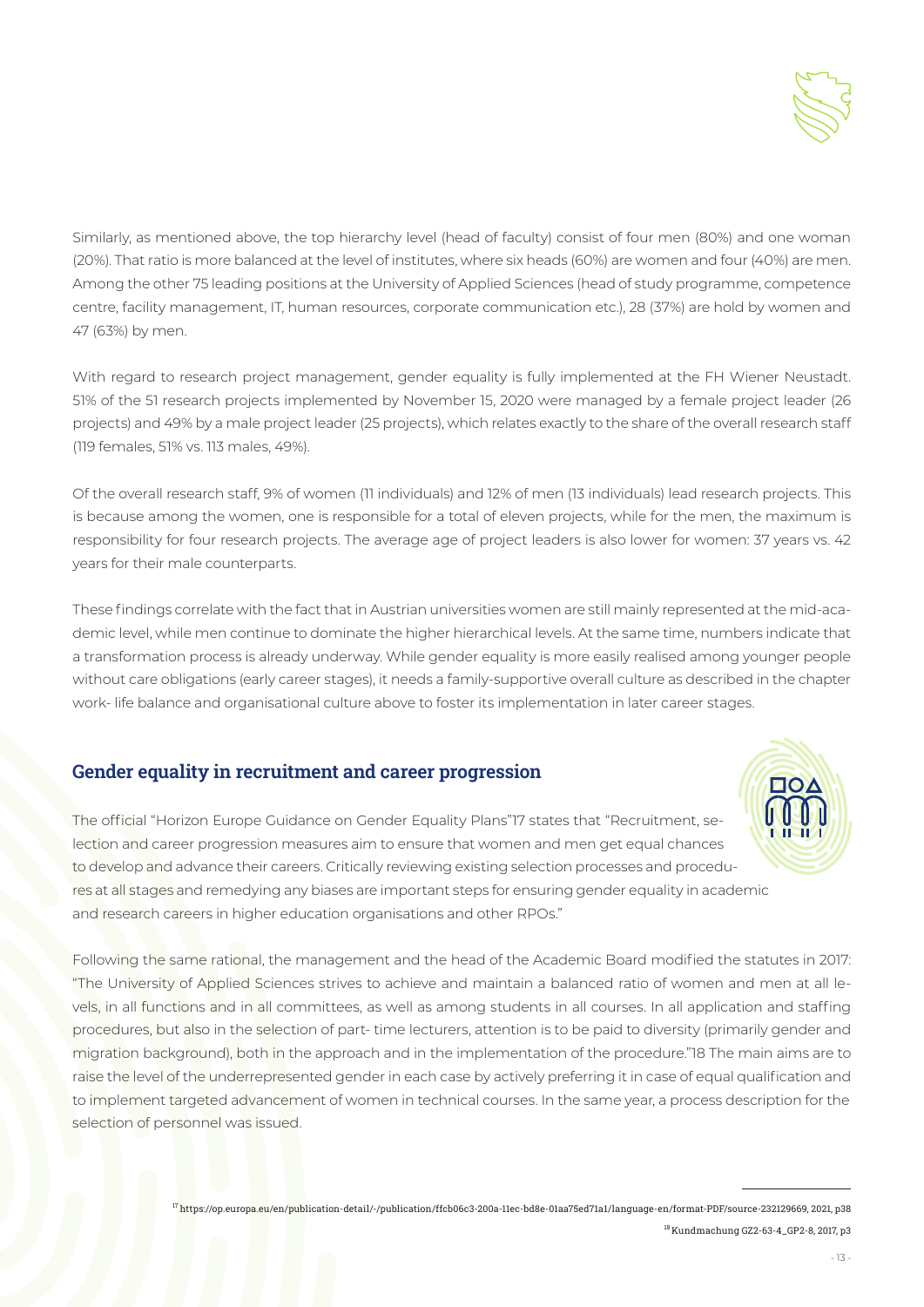

Table 4 below compares some of the initial data collected in 2018 and 2020, respectively, with regard to the percentage of women for selected indicators. There is a positive trend for most of the indicators, though not surprisingly, it is still small. However, for students admitted as a result of relevant vocational qualifications, the percentage of women rose considerably (+19%, with women in 2020 constituting the majority of these students). It is important to note that for two major indicators, i.e. the total number of active students as well as the number of teaching and research staff - the vast majority of people at the FH Wiener Neustadt - gender equality has been achieved (and women are even slightly overrepresented among active students).

| Percentage of women                                         | No of women | % women | No of men |
|-------------------------------------------------------------|-------------|---------|-----------|
| Active students                                             | 56%         | 55%     | $-1\%$    |
| Students admitted due to relevant vocational qualifications | 36%         | 55%     | $+19%$    |
| Teaching and research staff                                 | 50%         | 50%     | $+/-0\%$  |
| Part-time lecturers                                         | 31%         | 36%     | $+5%$     |
| Course management                                           | 41%         | 39%     | $-2\%$    |
| Academic Board                                              | 29%         | 33%     | $+4%$     |
| Administrative staff                                        | 65%         | 66%     | $+1\%$    |
| Management level administration                             | 30%         | 31%     | $+1\%$    |

/Table 4: Percentage of women for selected indicators

The three managing directors as well as the **head** and the **deputy of the Academic Board** are male. Of the **heads of the five faculties**, four are men (80%) and one is a woman (20%).

Among the **heads of the ten institutes** (as of end of the study year 2020/21), which provide cross-faculty and interdisciplinary services for teaching and research, six (60%) are women and four (40%) are men. This percentage is significantly better than both the average of 23.6% in EU higher education institutions and the 26.8% average in Austria.<sup>19</sup> An interesting aspect is that the age range is much wider for the male heads of institute (being between 31 and 60 years old) than for their female counterparts, which are between 40 and 51 years old.

The numbers of students by faculty and gender are already given in table 2 above. Table 3 below shows the differences in the **ratio between men and women at the level of bachelor and master degree for the five faculties** at the FH Wiener Neustadt. Although within the faculties for business and engineering the percentages of female master's students is approximately the same as at the bachelor's level, this share declines significantly in the faculties for sport and health. Only in the faculty for security is the share of female master's students higher than that of female bachelor's students.

<sup>&</sup>lt;sup>19</sup> She figures 2021: Gender in Research and Innovation. Statistics and Indicators; study commissioned by the European Commission Directorate-General for Research and Innovation; November 2021, p.198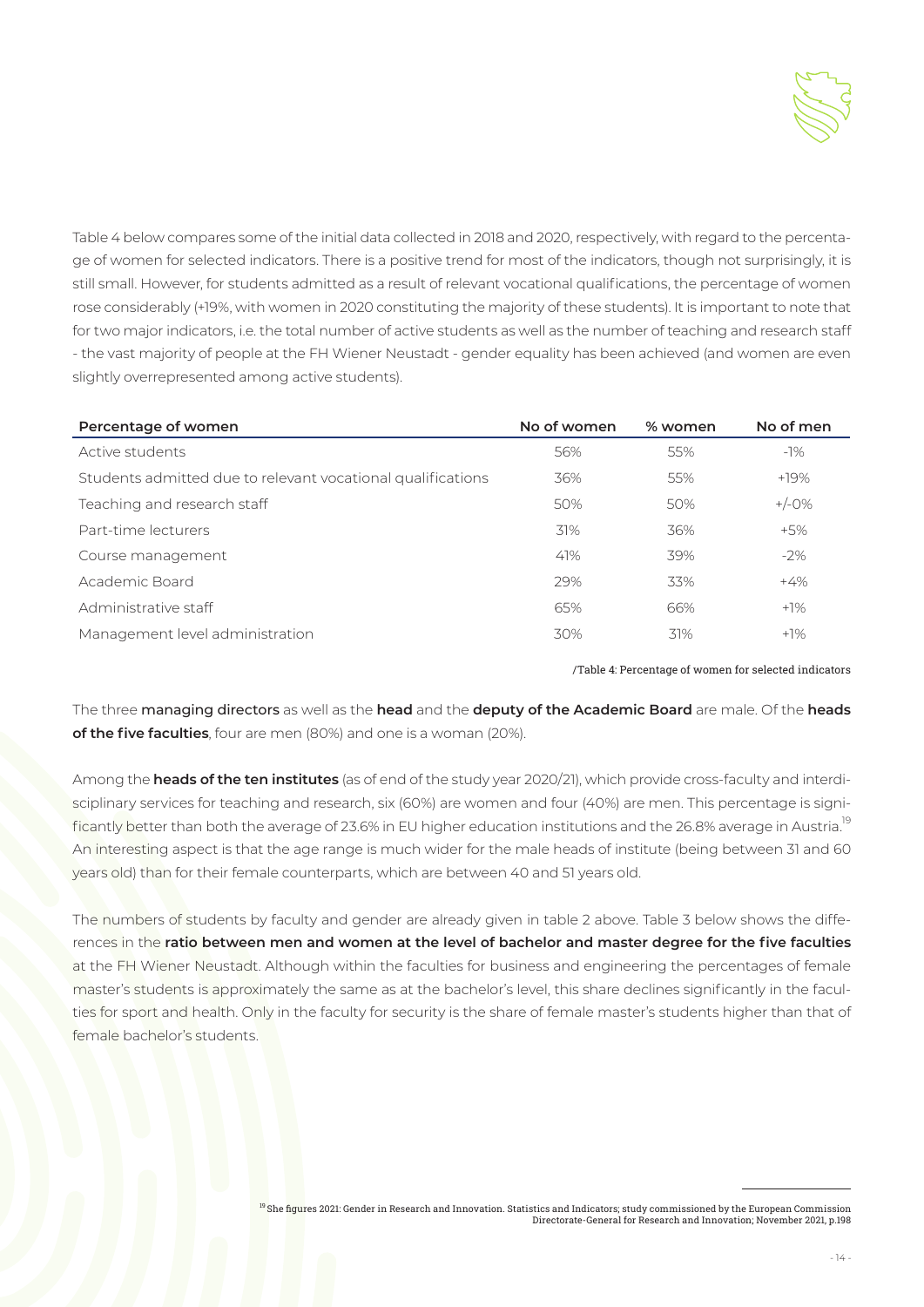|                 | Male   |            | Female | <b>Total</b> |        |
|-----------------|--------|------------|--------|--------------|--------|
|                 | Number | Percentage | Number | Percentage   | Number |
| Health          | 133    | 19%        | 551    | 81%          | 684    |
| BA              | 101    | 17%        | 503    | 83%          | 604    |
| МA              | 32     | 40%        | 48     | 60%          | 80     |
| Security        | 86     | 82%        | 19     | 18%          | 105    |
| BA              | 70     | 84%        | 13     | 16%          | 83     |
| MA              | 16     | 73%        | 6      | 27%          | 22     |
| Sport           | 96     | 68%        | 45     | 32%          | 414    |
| BA              | 61     | 64%        | 35     | 36%          | 96     |
| МA              | 35     | 78%        | 10     | 22%          | 45     |
| Engineering     | 804    | 72%        | 312    | 28%          | 1116   |
| BA              | 451    | 73%        | 166    | 27%          | 617    |
| МA              | 353    | 71%        | 146    | 29%          | 499    |
| <b>Business</b> | 843    | 36%        | 1482   | 64%          | 2325   |
| BA              | 460    | 37%        | 795    | 63%          | 1255   |
| МA              | 383    | 36%        | 687    | 64%          | 1070   |

/Table 3: Students by faculty, gender and level, as of November 2020

## Integrating the gender dimension into research and teaching content

Until 2022 none of the then 47 study programmes had a module with a gender focus<sup>20</sup>. In the following years, however, several courses with a broad focus on diversity were offered as further education for the employees of the FH Wiener Neustadt:



### 2018/2019

- Use Diversity at University in a Profitable Way (cancelled due to lack of registrations)
- Lateral Thinking

### 2019/2020

Intercultural Communication and Cooperation (cancelled due to lack of registrations)

### 2020/2021

Language as the Medium of Instruction (two participants in the winter semester, cancelled in the summer semester)

<sup>20</sup> "Gender Equality in Science and Research in Austria", Wroblewski, A., Striedinger, A. u.a.; Institute for Advanced Studies HIS,<br>Study commissioned by the Austrian Federal Ministry of Education, Science and Research, 2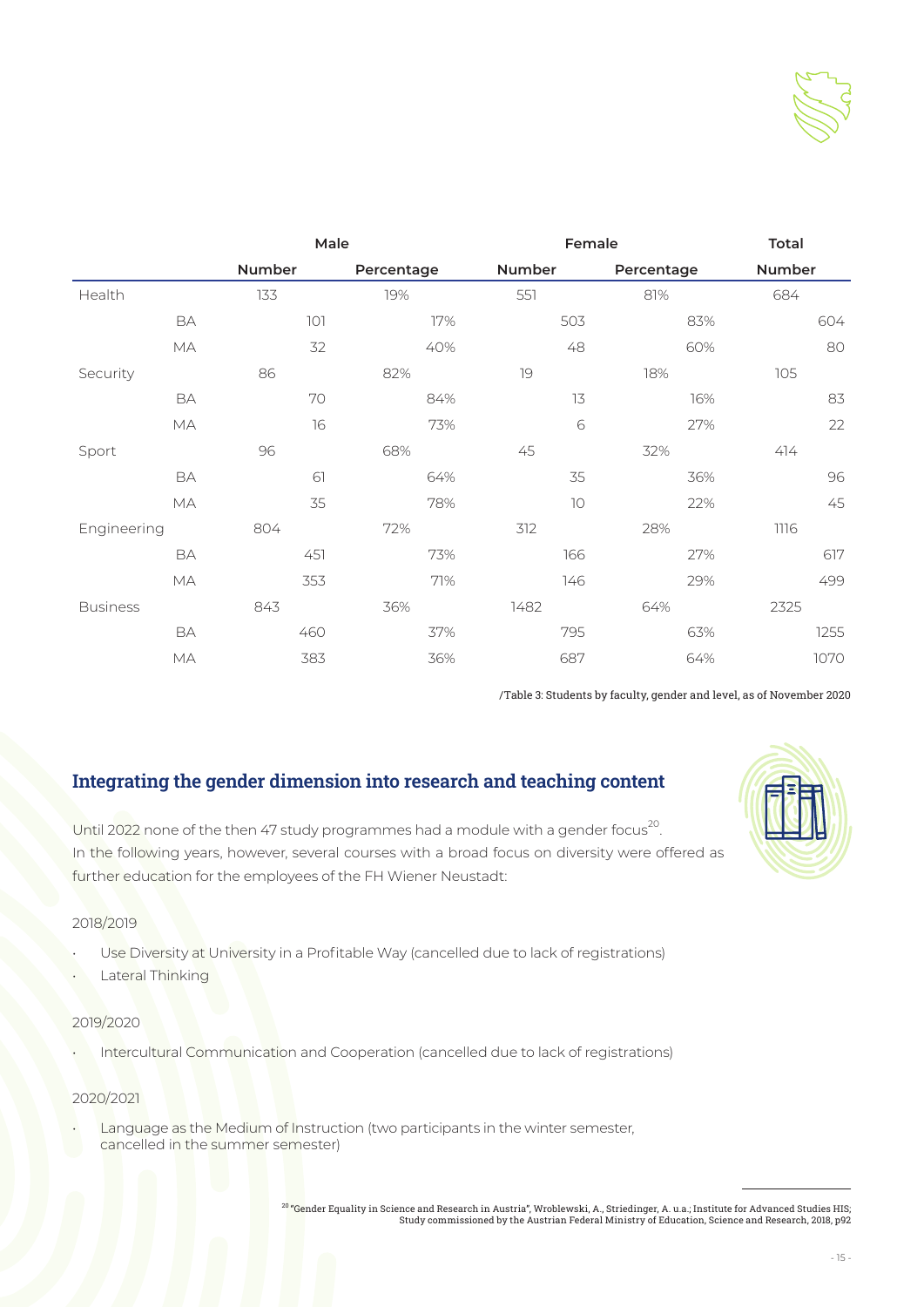

### 2021/2022

- Intercultural Communication
- Language as the Medium of Instruction (cancelled in the winter semester)

The apparent lack of interest in these courses will have to be identified in order to be able to offer relevant teaching content. Gender, diversity, and inclusion are also relevant for teaching. Being part of sustainability issues, these topics have to be integrated at least in courses with sustainability content.

The gender dimension is one of nine criteria according to which proposals submitted to the internal funding programme FHWN Fonds (supporting internal researchers and teaching personnel apply for external funds for research projects) are evaluated.

## Measures against gender-based violence, including sexual harassment



It is part of FH Wiener Neustadt's organisational culture to foster an open and tolerant (research) community which respects the integrity and core values of each person in any social interaction.

However, as several thousand people work and study at the University of Applied Sciences and there is a classical power imbalance between students and lectures, it is not surprising that there have been **some cases reported** in recent years (about one case per year). Despite this, no **statistical evidence** has been gathered so far as to the characteristics of these incidents.

In addition, there is a lack of standardized procedures for reporting and monitoring of gender- based violence. Cases have been reported by students to one of the following bodies:

- the gender & diversity representative
- the head of the study programme
- the students' representative.

Heads of study programmes are usually close to the students, which might result in either a relationship of trust or one of unequal power. In addition, due to a lack of standardized procedures for monitoring and handling cases of gender-based violence, their treatment of such cases varied widely.

Cases of gender-based violence including sexual harassment among employees of the FH Wiener Neustadt have been reported either to the works council or the gender & diversity representative.

Since the gender and diversity representative was featured on the university's website in 2019, direct contacts increased. This independent position means that there is no power gap to the person reporting such incidents. If the person reporting so wished, the person accused of gender- based violence was contacted and the incident was discussed together.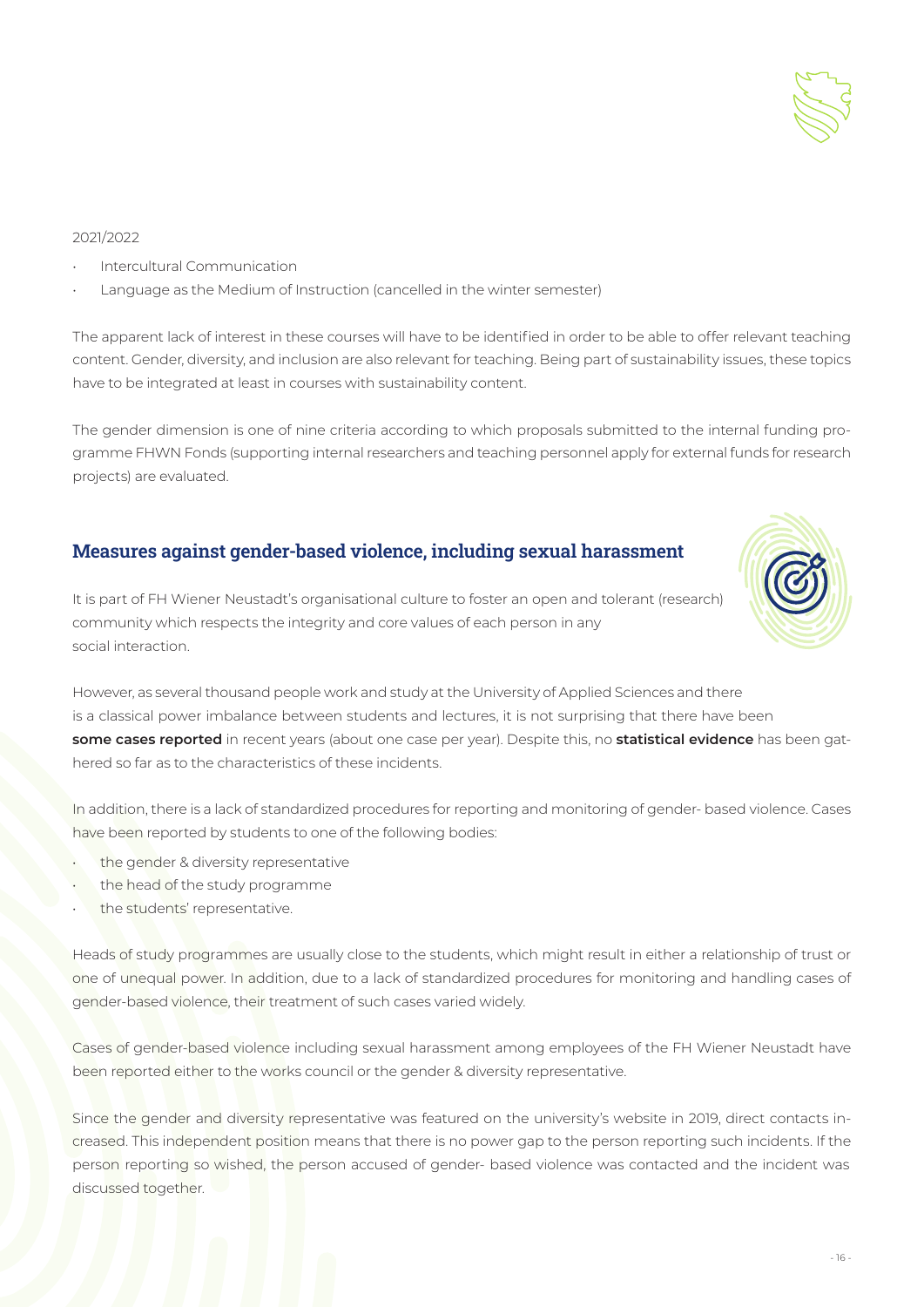

The gender equality plan at hand establishes the baseline situation in relation to gender equality in the organisation, against which progress can be monitored on a regular basis. The data collected, presented and analysed will be updated and compared annually<sup>21</sup>. The gender equality plan is a strategic document that is owned by the Academic Board and the owner of the FH Wiener Neustadt. The Academic Board and the owner have full responsibility for the implementation of the commitments set out in the gender equality plan.

The "Arbeitsausschuss für Gleichstellung und Diversität" will be the executive organ for the evaluation and further development of the gender equality plan and will provide consultation to the Academic Board and the owner with regard to the topic.

The "Arbeitsausschuss für Gleichstellung und Diversität" will assess the indicators necessary in collecting relevant data to evaluate the effectiveness of measures taken. The data will be collected by Accounting and Controlling Department.

Measures for FOTEC are transferred annually in March to the FOTEC management for implementation by the General Assembly. Prioritisation and weighting are carried out, which take into account the size of the company and the corporate purpose of FOTEC. The measures are transferred to the general list of measures (Maßnahmen, Fehler & Ursachen YYYY.xlsx) for implementation by FOTEC. The monitoring of the implementation and the effectiveness control are carried out by both the persons responsible for the implementation and within the framework of annual internal and external audits for the ISO 9001:2015 certification. During these audits, special attention is always paid to the above-mentioned general list of measures and in particular to the individual measures.

## Dedicated resources

The FH Wiener Neustadt commits to provide the needed financial and time resources to implement the gender equality plan and its planned measures over the entire gender plan cycle. The members of the "Arbeitsausschuss für Gleichstellung und Diversität" provide a source of expertise for the development and implementation of the gender equality plan.

 $^{\rm 21}$  Analysis of data collected with deadline November 15 each year by end of January the following year.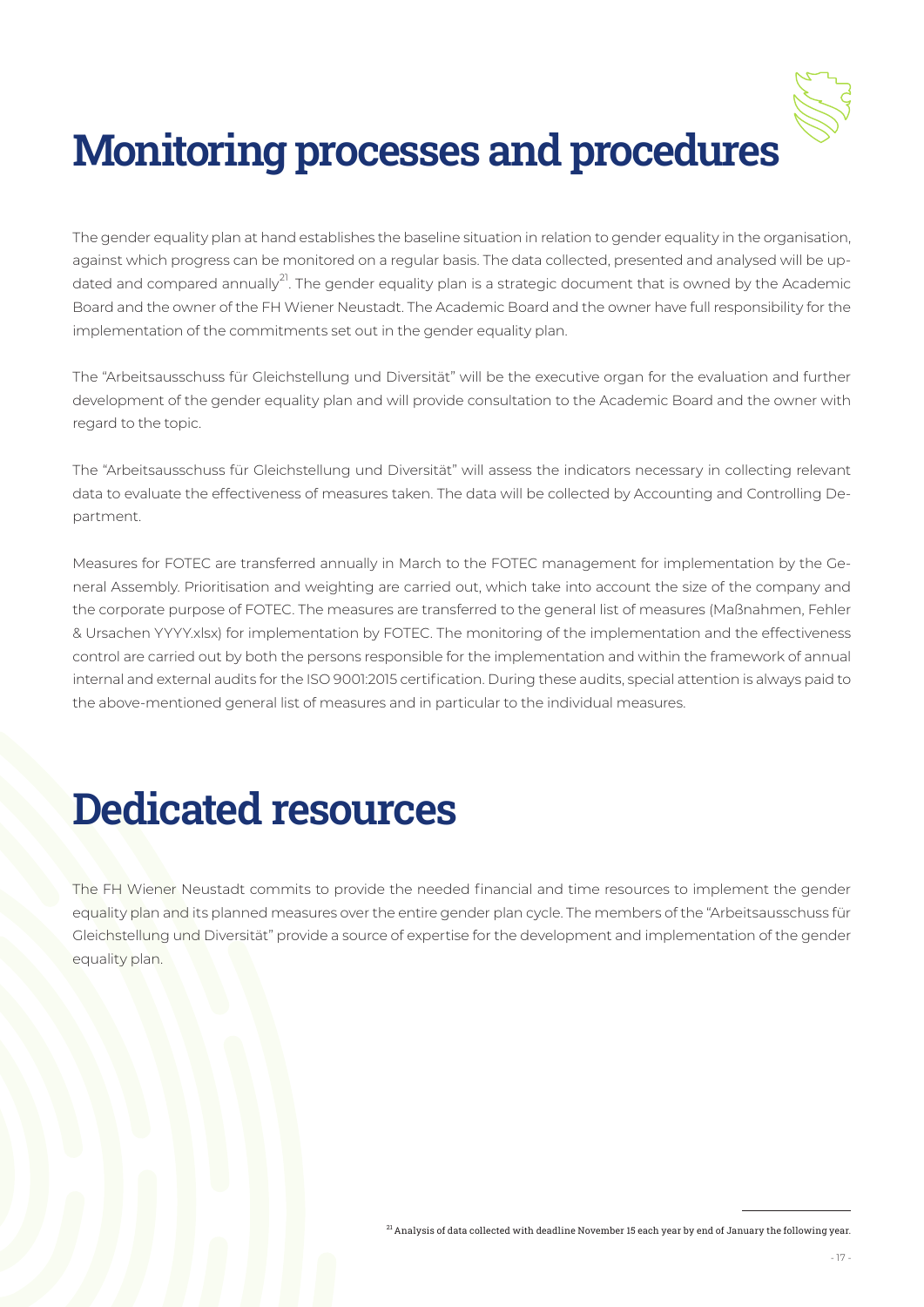

## Aims for the next two years

## Suggested aims and interventions per topic covered:

## All aims should be reached until 31.5. 2024

### **Data collection (mandatory process-related requirement for Horizon)**

- The relevant data/indicators for the gender equality plan are available
	- Selection of meaningful indicators necessary for data collection and calculation process (e.g. educational or parental leaves)
	- The stakeholders know the status quo of the gender equality indicators

### **Organisational culture and work-life balance (recommended content-related area for Horizon)**

- The university has implemented all measures agreed in the target agreement for the "university and family" audit 2020, aiming at continued re-certification
	- Evaluating the measures taken during the audit process
	- The need for childcare is repeatedly assessed
	- Handing over a Baby-Welcome Package to employees
	- Installing a family-friendly infrastructure in Wieselburg and Tulln
	- Creating a room for parents and their kids at Campus 1
	- Addressing the compatibility of family and profession in management training
	- Launching focus groups to regularly evaluate the needs of students
- All relevant stakeholders are part of the equality plan process
	- Get input from any persons who wants to add to the gender equality plan
	- Conduct focus groups to diversity aspects in the university of applied sciences
	- Find and assess potential stakeholders and define their roles for the equality plan
- The stakeholders have a shared understanding of gender equality
	- Develop and impliment together with all stakeholders a minimum of 2 measures to reach a common understanding of gender equality
- The stakeholders have agreed on the gender equality plan for the next period
	- The stakeholders decide which aims and measures will be included in the gender equality plan
- Annual reports and evaluation of progress and outcomes (mandatory process-related requirement for Horizon)
	- Write and dissiminate the annual report
	- The university sets further concrete steps towards an inclusive and diverse public image (e.g. in its marketing materials and online presence)
- The gender equality plan is signed by top management, published on the institution's website, and disseminated through the institution (mandatory process-related requirement for Horizon)
	- development of an internal and external communication strategy for dissemination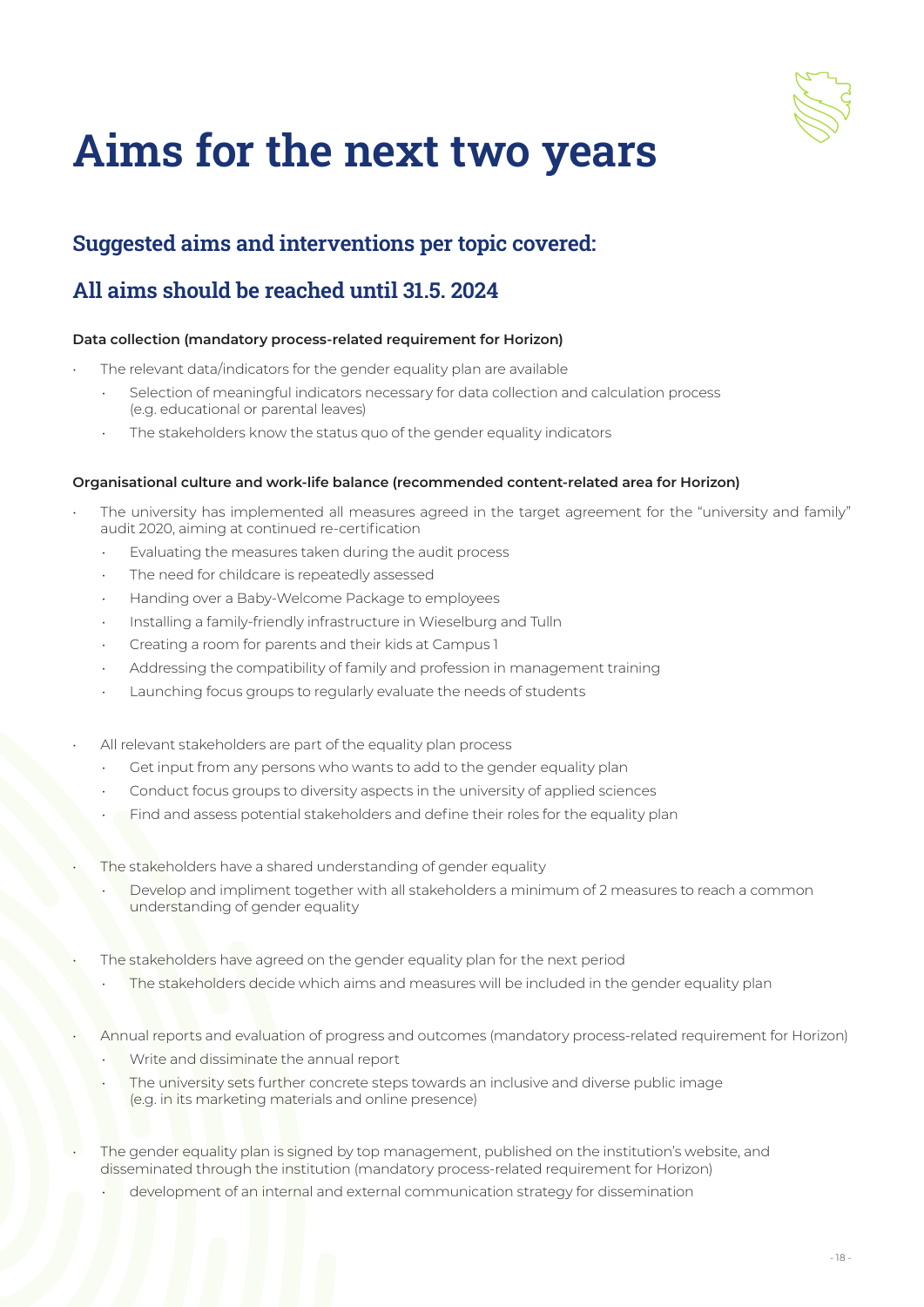

### **Gender balance in leadership and decision-making (recommended content-related area for Horizon)**

- Increased share of women in leadership and decision-making positions
	- There are a minimum of 2 measures to increase the share of women in leadership and decision-making positions

#### **Gender equality in recruitment and career progression (recommended content-related area for Horizon)**

- All employees in leading positions have veritable knowledge of implicit bias (training is a mandatory process-related requirement for Horizon)
	- mandatory face-to-face training of all employees in leading positions on implicit bias
- In all appointment comitees men and women need to be represented by at least 30% committee members of their gender
	- Include at least 30% representatives of each gender in all appointment comitees for leading positions

#### **Integrating the gender dimension into research and teaching content (recommended content-related area for Horizon)**

- Researchers know the gender dimension of their research projects
	- Assessment of specific gender-related research questions in the research projects implemented at the FHWN
	- Finding measures to integrate the gender dimension into research projects
	- Define an advicing person for integration of the gender dimension into research projects
- Each new or revised curricula includes gender as a teaching content in a minimum of one course (training is a mandatory process-related requirement for Horizon)
	- Assess each curriculum if gender is a teaching content
	- Include gender as a teaching content in a minimum of one course in each new or revised curricula
- When selecting external lecturers, the gender component is taken into account
	- Development of a process to sensitize the persons in charge of the selection process for external lectures

#### **Measures against gender-based violence, including sexual harassment (recommended content-related area for Horizon)**

- Staff and students know preventive measures and procedures to handle gender-based violence
	- Development of preventive measures to handle gender-based violence
	- Development of a procedure to handle gender-based violence